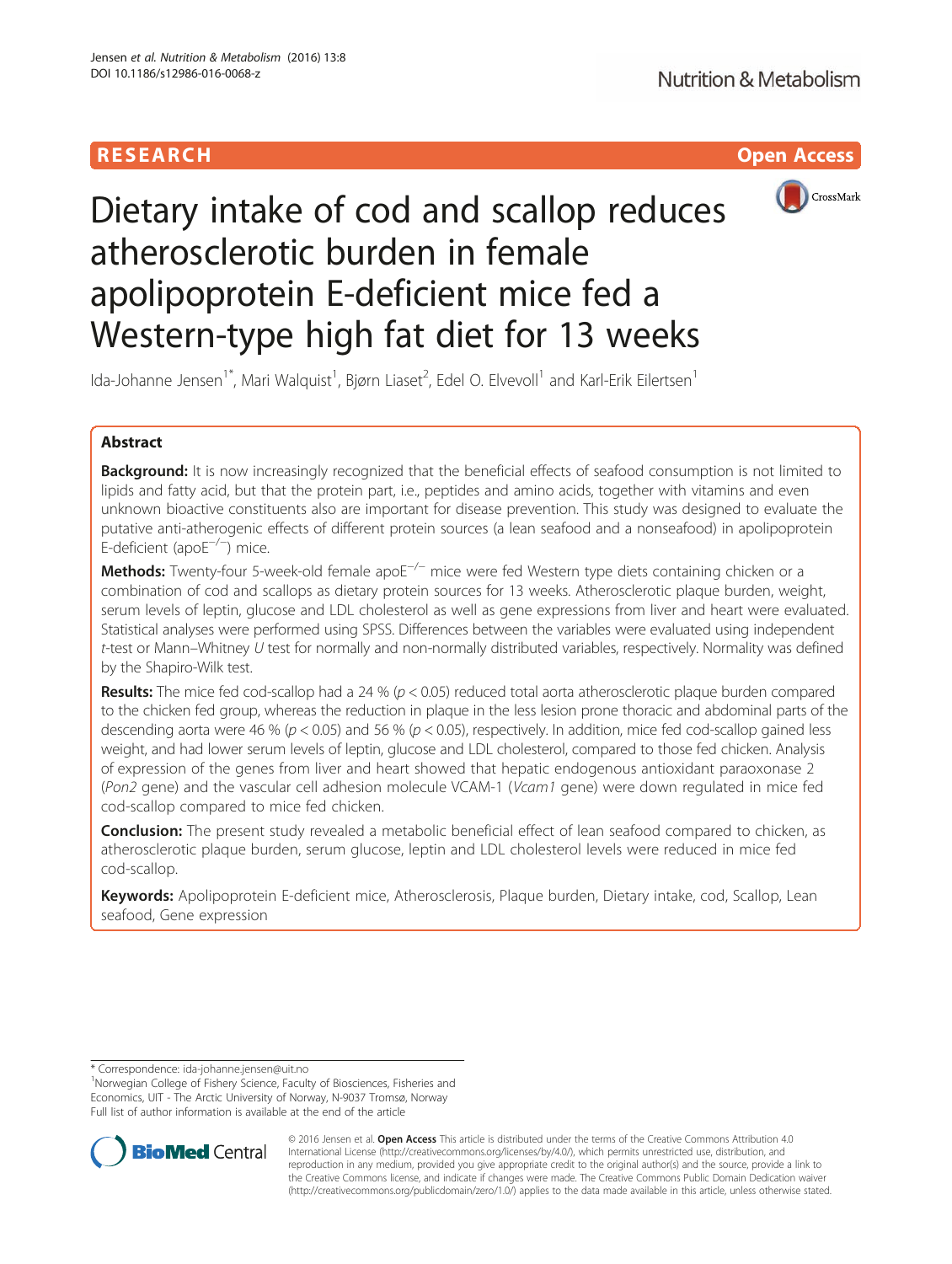#### Background

In spite of tremendous developments in preventive and acute treatment of cardiovascular diseases (CVD), CVD is still the largest cause of morbidity and pre-mature mortality worldwide [\[1\]](#page-9-0). Important factors that contribute to this is the increased consumption of energy dense and processed foods together with a decline in physical activity [\[2](#page-9-0)]. Atherosclerosis is a multifactorial inflammatory condition affecting the arteries by plaque formation and subsequent narrowing of the lumen. Diet has a major impact on the atherosclerotic disease initiation and progression and nutritional intervention is considered an effective and safe approach to health maintenance and CVD prevention [[3\]](#page-9-0). Indeed, a change in nutritional pattern has been estimated to reduce CVDrelated deaths by up to 60 % [[4](#page-9-0)].

A diet high in fish and seafood has long been acknowledged to reduce risk of CVD [[5](#page-9-0)–[7](#page-9-0)], mainly due to the effects of the omega-3 fatty acids EPA (eicosapentaenoic acid, 20:5n3) and DHA (docosahexaenoic acid, 22:6n3). It has, however, become increasingly evident that the beneficial effects of seafood consumption are not limited to lipids and fatty acids. Proteins, peptides and amino acids together with vitamins and even unknown bioactive constituents may also be important for disease prevention by controlling circulating levels of cholesterol, lipoproteins and triglycerides, increasing endogenous antioxidants and lowering blood pressure [[8](#page-9-0)–[13](#page-9-0)]. The exact mechanisms behind these effects, however, remain unknown.

Seafood is generally recognized as a rich source of taurine [\[14](#page-9-0)] which might have a positive impact on CVD [[15, 16](#page-9-0)]. Recently, it was shown that male C57BL/6J mice fed a high-fat, high-sugar diet containing scallop, endogenously high in taurine and glycine, as protein source, had improved plasma lipid profile, as compared to mice fed high fat, high sugar diets with chicken fillet or cod as the protein sources [\[17](#page-9-0)]. Thus, the present study was undertaken to elucidate whether intake of a Western-type diet with a mixture of cod and scallop protein, as compared to chicken fillet, would prevent development of CVD in the atherosclerosis-prone model Apolipoprotein E-deficient (apoE−/<sup>−</sup> ) mice.

A substantial metabolic beneficial effect of the marine protein sources was documented, as atherosclerotic plaque burden, serum glucose, leptin and LDL cholesterol levels were reduced in mice fed cod-scallop.

#### Methods

#### **Diets**

The mice were fed a Western type diet (Research diet D12079B, 17 energy percent protein, 43 energy percent carbohydrates and 40 energy percent fat, Table 1) in which the standard protein source casein was fully

|                      | Dietary treatments |                |  |
|----------------------|--------------------|----------------|--|
|                      | Chicken            | Cod-scallop    |  |
| Chicken fillet       | 189.8              | 0              |  |
| Cod fillet           | 0                  | 92.9           |  |
| Scallop              | $\Omega$           | 102.9          |  |
| L-methionine         | 3                  | 3              |  |
| Corn starch          | 55.6               | 49.7           |  |
| Maltodextrine        | 100                | 100            |  |
| Sucrose              | 341                | 341            |  |
| Cellulose            | 50                 | 50             |  |
| Milk fat (anhydrous) | 200                | 200            |  |
| Corn oil             | 10                 | 10             |  |
| Mineral mix S1001    | 35                 | 35             |  |
| Calcium carbonate    | $\overline{4}$     | $\overline{4}$ |  |
| Vitamin mix V1001    | 10                 | 10             |  |
| Choline bitartrate   | $\overline{2}$     | $\overline{2}$ |  |
| Cholesterol          | 1.1                | 1.1            |  |
| Ethoxyquin           | 0.04               | 0.04           |  |

exchanged with either chicken fillet or a mixture of cod fillet and scallop muscle (1:1 on nitrogen basis). The amino acid methionine was added to ensure adequate metabolic balance. The lipid, protein and energy contents were 20–21g/100g, 15.9–16.9g/100g and 20.2– 21.0kJ/g, respectively, and the cholesterol contents were 2.0 and 1.9g/kg for the chicken and cod-scallop diet (Table 2). The amino acid compositions were similar between the two diets (Table [3\)](#page-2-0) with a few exceptions. Histidine was more abundant in chicken than in the cod-scallop diet, while the cod-scallop diet had almost twice the amount of glycine compared to chicken diet (10.1 and 5.7mg/g, respectively). Further, the codscallop diet had a taurine content 5.3mg/g, whereas chicken diet was almost devoid of taurine. The percentage distribution of fatty acids (Table [4\)](#page-2-0) where similar between the diets with the exceptions of EPA and DHA which were higher in cod-scallop diet compared to chicken diet and arachidonic acid which was higher in the chicken diet compared to the cod-scallop diet.

Table 2 Analyzed composition of the experimental diets (g/kg)

| Dietary treatments |             |
|--------------------|-------------|
| Chicken            | Cod-scallop |
| 169                | 159         |
| 210                | 200         |
| 2.0                | 19          |
| 21                 | 20.2        |
|                    |             |

#### Table 1 Composition of experimental diets (g/kg)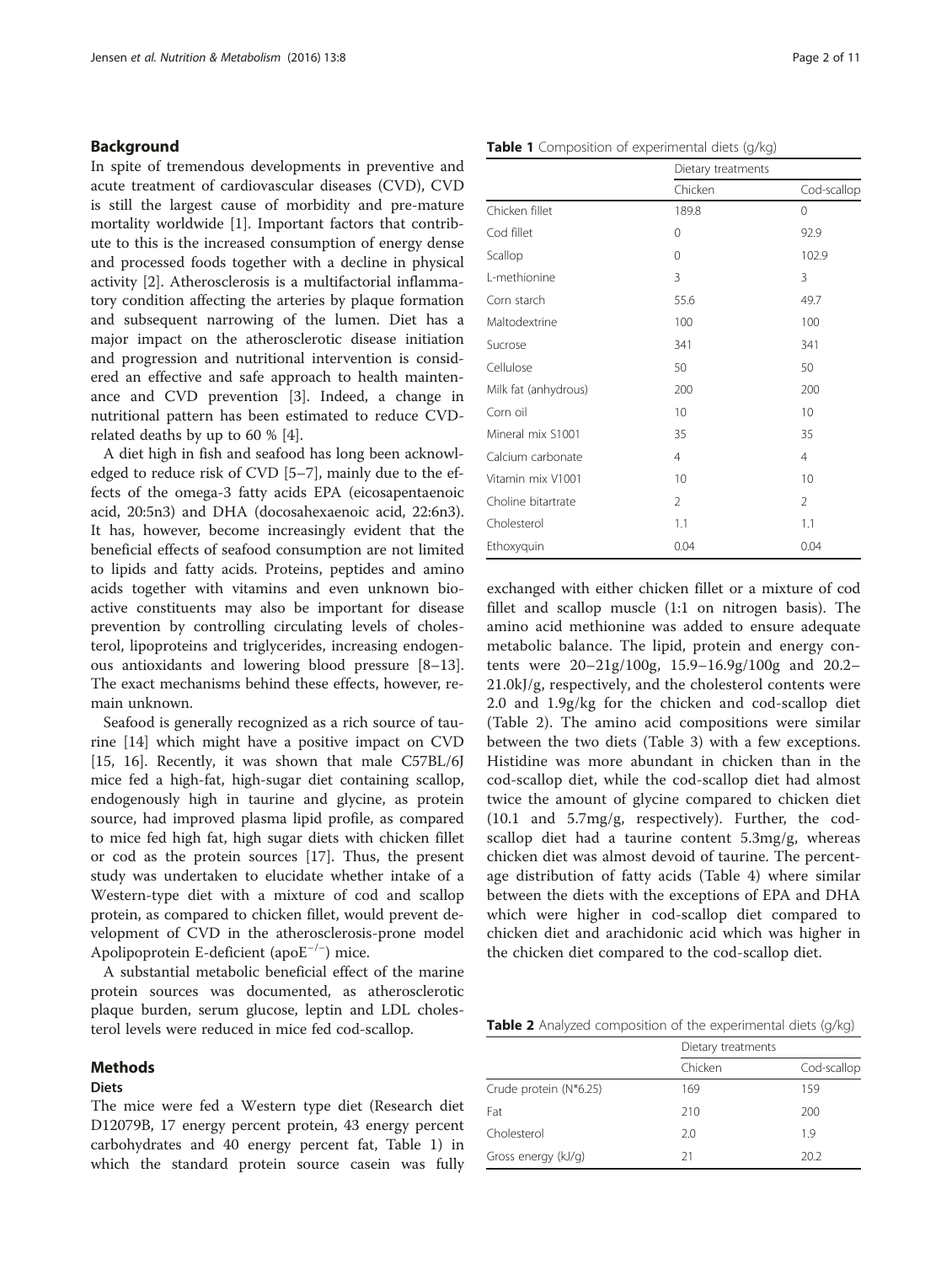<span id="page-2-0"></span>Table 3 Amino acid composition of the experimental diets (mg/g)

| Table 4 Fatty acid (FA) composition as percentage of total FA |  |
|---------------------------------------------------------------|--|
| and mg/g of the experimental diets                            |  |

|                            | Dietary treatments |             |
|----------------------------|--------------------|-------------|
|                            | Chicken            | Cod-scallop |
| Hydroxyproline             | 0.2                | 0.2         |
| Histidine                  | 4.5                | 2.2         |
| Taurine                    | 0.1                | 5.3         |
| Serine                     | 5.8                | 5.7         |
| Arginine                   | 8.1                | 8.9         |
| Glycine                    | 5.7                | 10.1        |
| Asparagine + aspartic acid | 15.4               | 15.2        |
| Glutamine + glutamic acid  | 23.6               | 22.2        |
| Threonine                  | 6.6                | 5.7         |
| Alanine                    | 9.0                | 8.3         |
| Proline                    | 5.2                | 4.1         |
| Lysine                     | 14.7               | 13.2        |
| Tyrosine                   | 3.5                | 3.0         |
| Methionine                 | 6.3                | 6.3         |
| Valine                     | 7.6                | 6.1         |
| Isoleucine                 | 7.3                | 6.1         |
| Leucine                    | 12.0               | 10.6        |
| Phenylalanine              | 5.5                | 4.7         |
| Cysteine                   | 1.9                | 2.1         |
| Tryptophan                 | 1.62               | 1.23        |
| SAA                        | 144.52             | 135.93      |
| EAA <sup>1</sup>           | 66.12              | 56.13       |
| BCAA <sup>2</sup>          | 26.9               | 22.8        |

SAA sum amino acids; <sup>1</sup>Sum of essential amino acids (histidine, isoleucine, leucine, methionine, lysine, valine, tryptophane, threonine, phenylalanine). <sup>2</sup>Sum of branched-chain amino acids (isoleucine, leucine and valine)

#### Protein, lipid and energy content of feed

The feed was analyzed for crude protein, total fat and gross energy content. Nitrogen content was determined after combustion using the Dumas method (Leco FP-528, ISO 34/SC 5, ON, Canada) and crude protein content was calculated as nitrogen content multiplied by 6.25. Gross energy was determined using an automatic adiabatic calorimeter (Model 1241; Parr Instruments, Moline, IL, USA). Total fat was determined gravimetrically by extraction with organic solvents before and after acidic hydrolysis, as described previously [[17\]](#page-9-0). The amino acid composition was determined after acidic hydrolysis by the Acquity UPLC system (Waters, USA), the tryptophan content was determined after basic hydrolysis on a HPLC system (Shimadzu, USA) as described previously in details [[17](#page-9-0)]. Total cysteine in the samples was determined after oxidation of cysteine/cystine with 9:1 performic acid (88 %):  $H_2O_2$  (30 %) (v/v) to yield cysteic acid. Total cysteine analysis was performed by the Norwegian Institute of Food, Fishery and

|                   | Dietary treatments |      |              |      |
|-------------------|--------------------|------|--------------|------|
|                   | Chicken            |      | Cod-scallop  |      |
| FA                | $\%$               | mg/g | $\%$         | mg/g |
| < 14:00           | 8.4                | 15.7 | 8.2          | 14.3 |
| 14:00             | 10.3               | 19.1 | 10.6         | 18.4 |
| 16:00             | 28                 | 52.0 | 28.2         | 48.8 |
| 16:1n7            | 1.5                | 2.83 | 1.5          | 2.56 |
| 18:00             | 10.7               | 20.0 | 10.6         | 18.4 |
| 18:1n9            | 23.6               | 43.9 | 22.6         | 39.1 |
| 18:1n7            | 1.0                | 1.8  | $\mathbf{1}$ | 1.7  |
| 18:2n6            | 5.4                | 10.0 | 4.2          | 7.27 |
| 18:3n3            | 0.7                | 1.2  | 0.6          | 0.97 |
| 20:1n9            | 0.1                | 0.2  | 0.1          | 0.17 |
| 20:4n6            | 0.2                | 0.4  | 0.1          | 0.24 |
| 20:5n3            | 0.1                | 0.1  | 0.5          | 0.79 |
| 22:5n3            | 0.1                | 0.23 | 0.1          | 0.21 |
| 22:6n3            | 0.1                | 0.17 | 0.7          | 1.25 |
| <b>SFA</b>        | 59.2               | 110  | 59.6         | 103  |
| <b>MUFA</b>       | 29.7               | 55.2 | 28.8         | 49.9 |
| $n-3$             | 1.0                | 1.76 | 1.9          | 3.22 |
| n-6               | 5.6                | 10.4 | 4.3          | 7.51 |
| n6/n3             | 5.6                | 5.9  | 2.3          | 2.3  |
| Sum identified    | 96.1               | 179  | 95.3         | 165  |
| Sum nonidentified | 3.9                | 7.29 | 4.7          | 8.08 |

Aquaculture (Bergen, Norway). Total cholesterol was determined on a Thermo Trace 2000 GC equipped with a flame ionization detector (FID) operated under conditions described elsewhere [\[18](#page-9-0)]. Prior to injection on the GLC, the samples had been added internal standard  $\alpha$ -5 cholestan, saponified in 0.5M NaOH/MeOH at 80 °C for 15 min, hexan-extracted, dried under  $N_2$  at 60 °C, and resuspended in hexan.

#### Animals and housing

Apolipoprotein E-deficient mice fed a Western type, high fat diet, were used as model system. Such apoE−/<sup>−</sup> mice develop atherosclerosis spontaneously with similar characteristics as those seen in humans [[19](#page-9-0), [20\]](#page-9-0) and are extensively used to study dietary effects on atherosclerosis. Twenty-four female apoE−/<sup>−</sup> mice (B6.129P2-  $A poe^{tm1Unc}$ N11), 5-weeks-old, were obtained from Taconic, Denmark. After one week of acclimation, the mice were ear marked and randomly assigned to the experimental groups ( $n = 12$ /group) with equal number of cages per treatment ( $n = 4$  cages/diet). All mice were housed in individually ventilated cages in the same room at 21 °C and 55 % relative humidity, on a 12 h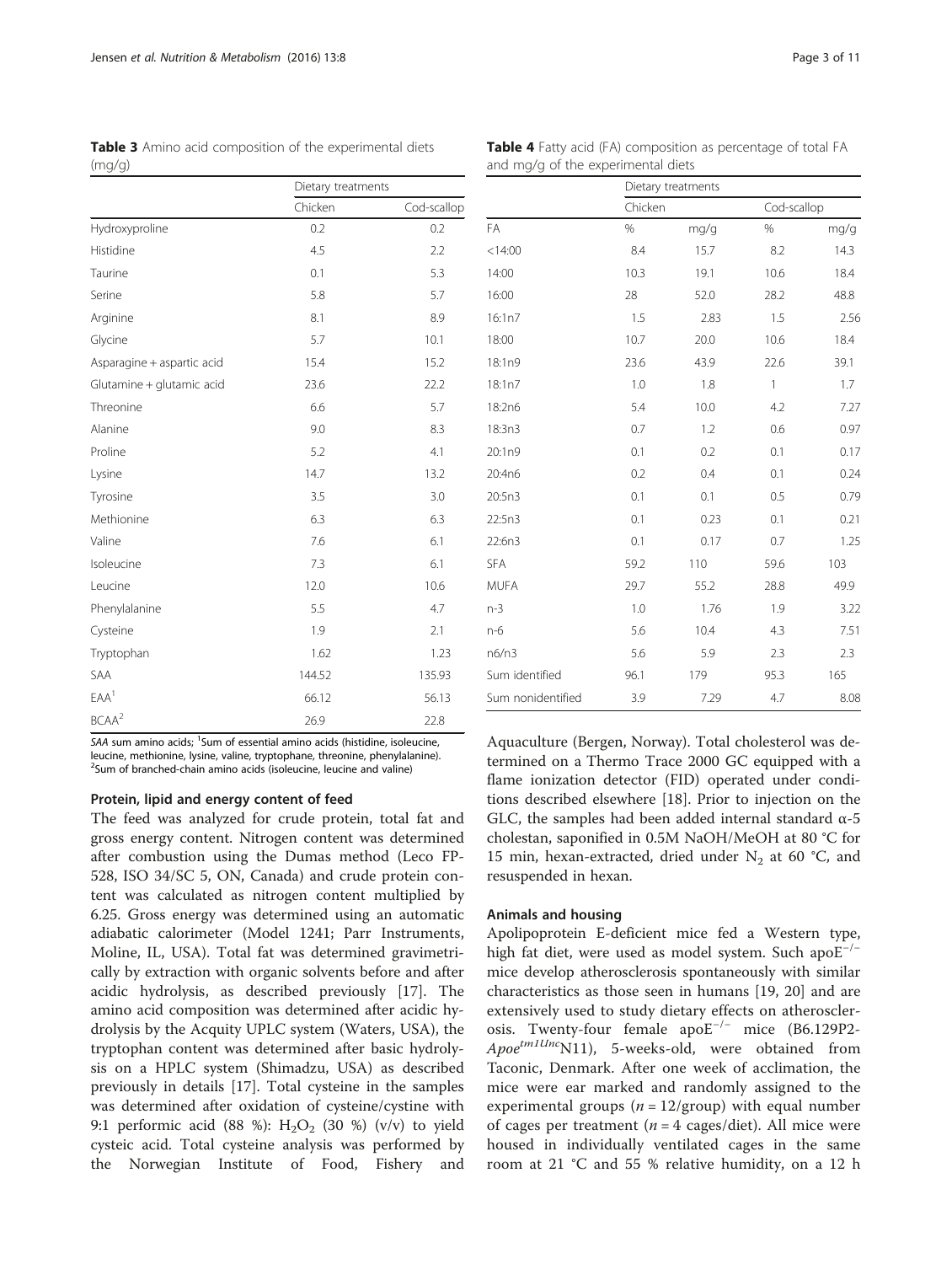day/night cycle (light: 0600 to 1800 h) in a conventional laboratory animal unit. The mice had unrestricted access to feed that was distributed in wire bar lids with food hoppers for 13 weeks. Cages and bedding were changed once per week. After 13 weeks of feeding, the mice were feed-deprived for 3 h before they were euthanized by carbon dioxide inhalation. Blood was drawn by cardiac puncture and serum separated and frozen at −80 °C. Tissues were dissected out, weighted, snap frozen and kept at −80 °C. The study was approved by the Norwegian Animal Research Authority (Approval number 3277) and performed following Federation of European Laboratory Animal Science Associations recommendations and according to the Norwegian legislation on the care and use of experimental animals. The mice were pathogen free, stated by a health certificate. Adverse events were not observed.

#### Analysis of atherosclerosis

After blood removal by cardiac puncture, the mouse was immediately perfused through the left ventricle with sterile saline (0.9 %) for approximately 5 min until no residual blood was apparent in the circulation. The entire aorta from the proximal ascending aorta to the bifurcation of the iliac arteries was dissected and cleaned in situ from periadventitial fat. The aorta was opened longitudinally, fixed and prepared by lipid Oil Red Ostaining and subjected to whole mount en face evaluation as previously described [[21](#page-9-0)]. Aorta images were made by scanning the objective on a high resolution scanner and lesion areas were evaluated using ImageJ software [\[22\]](#page-9-0). The extent of atherosclerotic burden was reported as percentage of the total area of an artery, or artery region, i.e., the aortic arch, the thoracoabdominal part of the descending aorta (thoracic area), and the infrarenal part down to the iliac bifurcation (abdominal area), occupied by atherosclerotic lesions.

#### RNA-isolation

Total RNA was isolated from liver and heart tissue. Immediately after perfusion, tissue was dried, weighted and frozen in liquid nitrogen and kept at −80 °C until analysis. Tissue (30mg to 90mg) was cut in liquid nitrogen and homogenized in 1 ml Trizol (Invitrogen) using a bead miller (Precellys 24, Bertin Technologies). After centrifuging the homogenate for 10 min at 12000g and 4 °C, the supernatant was mixed generously with 0.2 volumes chloroform, incubated 30 min on ice and centrifuged for 20 min at 12000g and 4 °C. The aqueous phase was mixed with 0.5 volumes fresh isopropanol and incubated on ice for a minimum of 2 h before 30 min centrifugation at full speed (21000g) and 4 °C. The remaining pellet was washed with ice-cold 80 % ethanol, centrifuged 5 min at 21000g and 4 °C, dried and

dissolved in RNA storage solution (Ambion) and stored at −80 °C. RNA concentration was determined using a Qubit 1.0 fluorometer (Life technologies) and the RNA integrity was evaluated using a 2100 Bioanalyzer Instrument (Agilent Technologies). The relative integrity numbers of the isolates were between 8.1 and 9.4.

#### Reverse transcription and quantitative real-time PCR

Reverse transcription was performed in triplicate using the high capacity cDNA RT kit (Applied Biosystems) with 50ng RNA in 20μl reactions. Four μl cDNA (12.5ng of reverse transcribed RNA) per 20μl reaction was analyzed by quantitative RT-PCR using predesigned TaqMan® Gene Expression assays (Additional file [1](#page-9-0): Table S1) and TaqMan Fast Universal PCR Master Mix (Applied Biosystems) in 96-well plates with an ABI Prism 7500 Fast Cycler (Applied Biosystems). The amplification profile was 95 °C for 20s followed by 40 cycles of 95 °C for 3s and 60 °C for 30s. Endogenous reference genes were selected using the TaqMan Array Mouse Endogenous Control assays. From this panel of 32 housekeeping genes, the two most stably expressed control genes (Hprt and Tbp) were selected, and the geometric mean of the two was used to normalize gene expressions. The calculations were made using the relative expression software tool [\[23](#page-9-0)]. All assays included no-template-controls and an inter plate calibrator.

# Serum cholesterol, triglyceride, glucose and total protein concentrations

The serum cholesterol, LDL cholesterol, triglyceride, glucose and total protein concentrations were determined by conventional enzymatic kits using a MaxMat bioanalyzer (MaxMat PL II, Montpellier, France).

## Hepatic fat and fatty acid analysis

Total hepatic fat was extracted using dichloromethane and methanol, and determined gravimetrically [[24](#page-9-0)]. The fatty acid composition of the liver samples was determined as previously described [\[25\]](#page-9-0).

#### Serum cytokines, chemokines and hormones

Serum samples were analyzed in duplicates according to the manufacturers' instructions using a MSD Mouse Proinflammatory panel 1 V-Plex kit (MULTI-ARRAY®, Meso Scale Discovery, Gaithersburg, MD) and a Bio-Plex Pro Mouse Diabetic Assay (MAGPIX, Bio-Rad, Copenhagen, Denmark). Serum cytokines, chemokines and hormones analyzed were IFN-γ, IL-1β, IL-2, IL-4, IL-5, IL-6, IL-10, IL-12p70, KC/GRO, and TNF-α using MSD and glucagon, insulin, leptin, monocyte chemotactic protein-1 (MCP-1), and regulated upon activation, normal T cell expressed and secreted (RANTES) using Bio-Plex (Bio-Rad).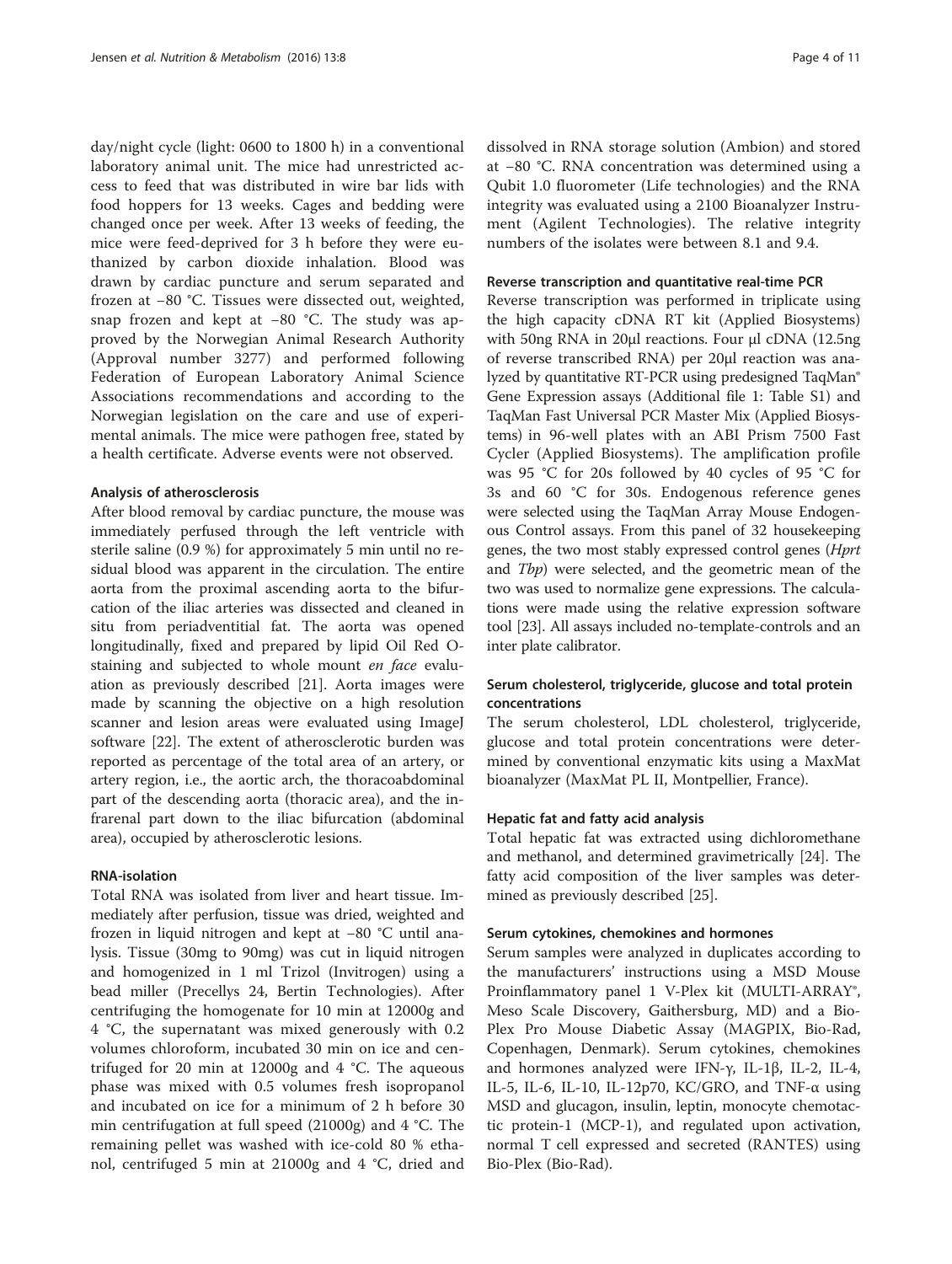# Statistical analysis

The results are presented as mean ± standard error of the mean. SPSS 19.0 (SPSS Inc., Chicago, IL) was used to perform statistical analysis of the data. The Shapiro-Wilk test was performed to determine the distribution of the variables and non-normal distributions were logtransformed before statistical analysis with an independent t-Test. Variables that were non-normally distributed after log-transformation were analyzed with Mann–Whitney U test. Bivariate analyses of correlation between parameters were assessed by Pearson's correlation coefficient. Differences were considered significant when  $p < 0.05$ .

## Results

#### General outcomes and mice growth

The mice appeared in good physical shape and gained weight throughout the experimental period. The exceptions were two mice in the cod-scallop group that were euthanized due to weight loss during the first weeks of the study. These two mice were small at arrival and should probably have been removed prior to the start of the study. Although the average daily energy intake was similar in both groups ( $p = 0.88$ ), the mice fed chicken protein had gained significantly more weight than mice fed cod-scallop protein (21.4g vs 16.6g,  $p < 0.05$ ) at the end of the experiment (Fig. 1). The visceral adipose tissue, represented by the epididymal and the perirenal fat, weight was higher  $(3.15g \text{ vs } 2.45g, p < 0.05)$  in the chicken fed group compared to the cod-scallop fed group (Fig. [2a\)](#page-5-0), but when calculated as relative to body weight, no significant difference was observed (Fig. [2b](#page-5-0)). Heart weight was not different between cod-scallop and chicken fed mice.

#### Atherosclerotic lesions

The atherosclerotic lesions were predominantly distributed in the aortic arch and in the areas surrounding the branching points of the major arteries (Fig. [3\)](#page-6-0). The plaque burdens in the aorta thoracic, abdominal as well as total area were reduced by 46 %, 56 % and 24 % ( $p =$ 0.004, 0.003 and 0.044), respectively in mice fed codscallop compared to mice fed chicken. Also in the most plaque prone area, the aortic arch, the cod-scallop fed mice had lower plaque burden, however, the difference did not reach statistical significance ( $p = 0.09$ ).

## Hepatic fat content and fatty acid composition

The hepatic fat content extracted with dichloromethane/ methanol was higher in chicken fed mice compared to cod-scallop fed mice (430mg/g and 330mg/g, respectively,  $p < 0.05$ ) (Table [5\)](#page-6-0). The concentration of hepatic fatty acids was borderline ( $p = 0.054$ ) higher in chicken fed mice compared to cod-scallop fed mice, 194 versus 152mg/g liver, respectively. When estimating total liver



apolipoprotein E-deficient mice fed diets containing different protein sources for 13 weeks. Data are mean ± SEM. Average daily feed intake was analyzed using the non-parametric Mann–Whitney U test, while final body weight and body weight gain were analyzed using the independent samples t-Test. \* denotes significant difference between mice fed chicken protein ( $n = 12$ ) and mice fed cod-scallop protein  $(n = 10)$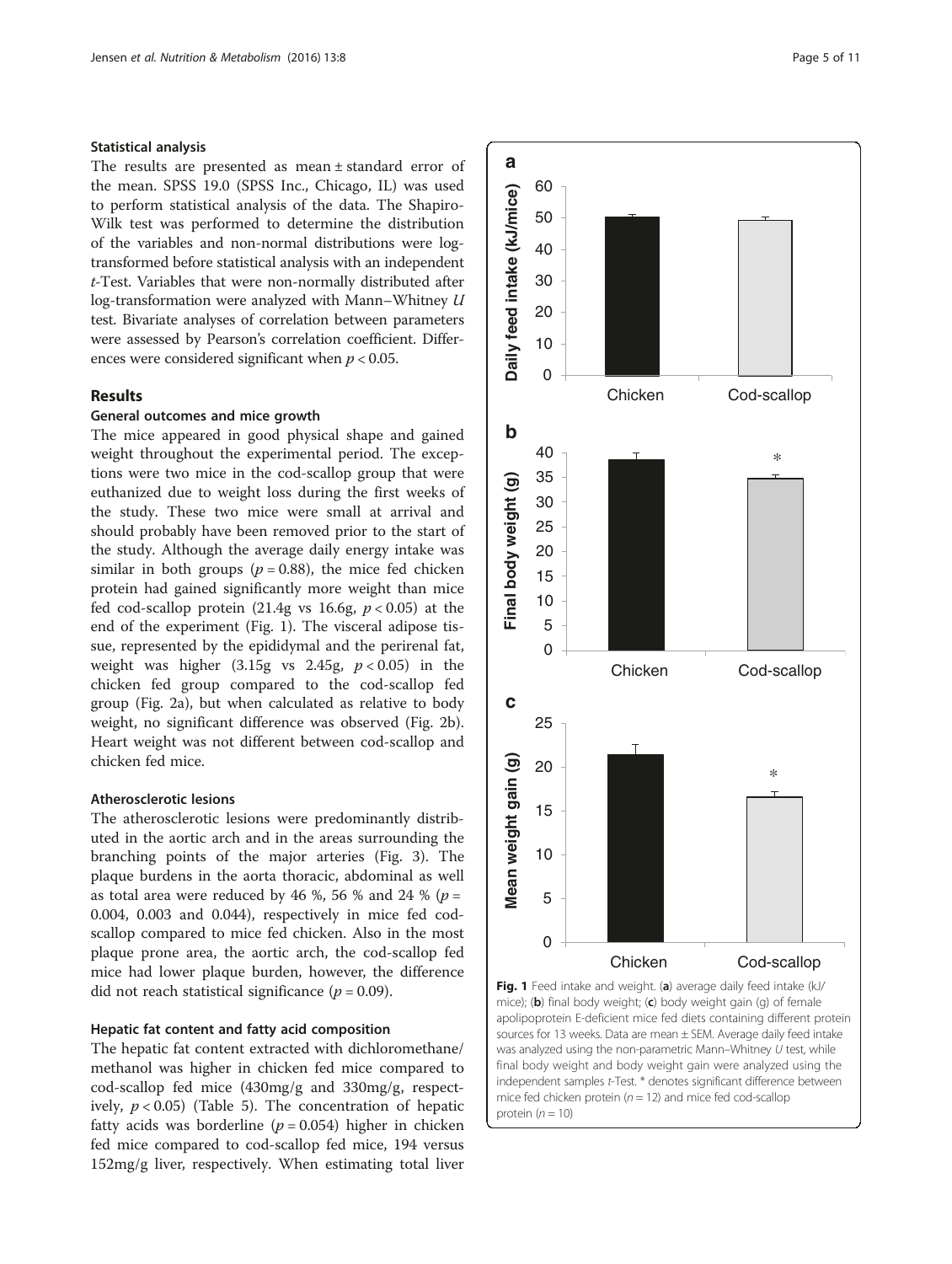<span id="page-5-0"></span>

fatty acid amount (fatty acid concentration x liver mass), the chicken fed mice had elevated amounts of total hepatic fatty acids (Table [5\)](#page-6-0). The fatty acid compositions evaluated in liver tissues (Table [6](#page-6-0)) showed that the group receiving the cod-scallop diet had higher ( $p < 0.001$ ) percentage of saturated fatty acids (SFA) compared to the chicken group (30 % and 25 %, respectively). The percentage of linoleic acid was similar (approximately 5.0 %), EPA was only detected in the cod-scallop group, and both DPA and DHA were higher  $(p < 0.001)$  in the cod-scallop fed group compared to the chicken fed group (0.7 and 0.5 % DPA and 3.7, and 1.2 %DHA, respectively). However, when presented as mg/g liver tissue, the group receiving

the cod-scallop diet had similar levels of SFA, lower levels of MUFA, and higher levels of EPA, DPA and DHA. The n6/n3 ratio was higher in the chicken fed group (4.3 vs 1.2) and the opposite was true for SFA/monounsaturated fatty acids (MUFA) ratio (0.4 in the chicken fed group and 0.6 in the cod-scallop fed group). The 16:1n7/16:0 ratios were 0.20 and 0.15 for chicken fed and cod-scallop fed mice, respectively.

#### Serum cholesterol and lipid levels

Serum LDL-cholesterol was significantly lower in the cod-scallop fed mice compared to the chicken fed mice, 12.5 vs 14.0 mmol/l  $(P < 0.05)$ , however, neither serum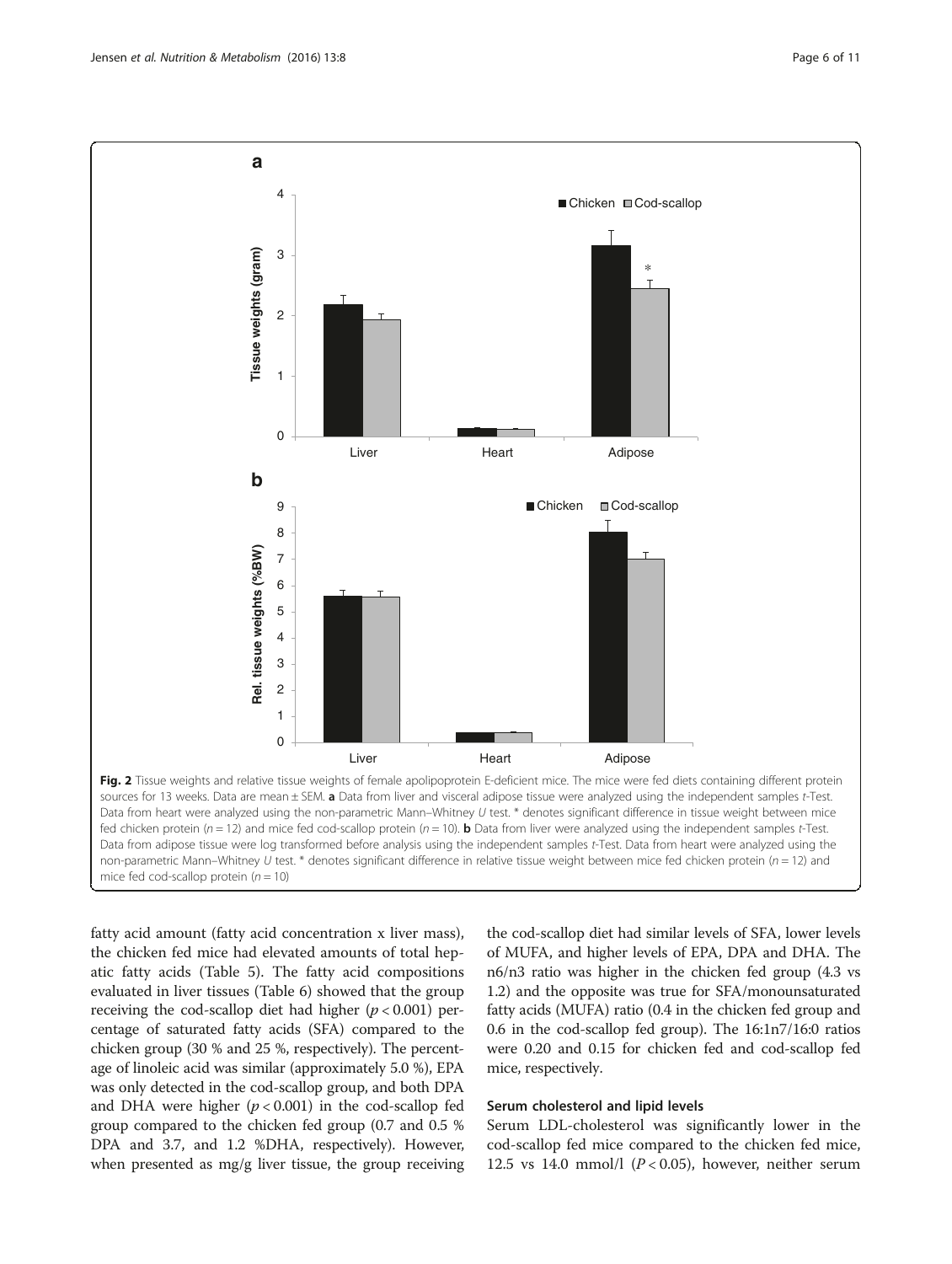<span id="page-6-0"></span>![](_page_6_Figure_2.jpeg)

concentrations of total cholesterol nor triglyceride differed significantly between the chicken and cod-scallop fed groups (Table [7](#page-7-0)).

# Serum glucose, protein, cytokine, chemokine and hormone concentrations

Serum glucose concentrations differed between mice fed cod-scallop and chicken, being lower  $(p < 0.05)$  in the cod-scallop fed group (16.7mmol/l) compared to the chicken fed group (19.6mmol/l) (Table [7\)](#page-7-0). Total protein content in serum did not differ between cod-scallop and chicken fed mice (95.4g/l and 86.8g/l, respectively) (Table [7](#page-7-0)). Leptin was higher ( $p < 0.01$ ) in the chicken fed group (40.3pg/ml) compared to the cod-scallop fed group (25.4pg/ml) (Table [8](#page-7-0)). Serum levels of the cytokines and chemokines IFN-γ, IL-1β, IL-2, IL-4, IL-5, IL-6, IL-10, IL-12p70, KC/GRO, TNF-α, MCP-1, and RANTES did not differ between the groups (data now shown). Three hours feed-deprived serum concentrations of insulin and glucagon did not differ between the two groups (Table [8](#page-7-0)). Insulin concentrations were 1.4ng/ ml in both groups and glucagon concentrations were 700pg/ml and 1000pg/ml for chicken and cod-scallop fed mice, respectively.

| Table 5 Lipid content and total fatty acids (FA) (mg/g) of |  |
|------------------------------------------------------------|--|
| hepatic tissue from apo $E^{-/-}$ mice                     |  |

|                        | Dietary treatments |                          |  |
|------------------------|--------------------|--------------------------|--|
|                        | Chicken $(n = 12)$ | Cod-scallop ( $n = 10$ ) |  |
| Lipid (mg/g liver)     | $430 \pm 23$       | $330 \pm 35*$            |  |
| FA(mq/q fat)           | $194 + 11$         | $153 \pm 16$             |  |
| FA (mg/g)*liver weight | $423 + 37$         | $320 + 28$ <sup>*</sup>  |  |

The mice were fed different protein sources for 13 weeks. Data are mean  $\pm$ SEM  $(n = 10-12)$ . Data were analyzed using the independent samples t-Test. \*indicate significant difference ( $p < 0.05$ ) between diet groups

#### Gene expression

The gene expression assays used for analysis of liver were chosen to include genes involved in cholesterol, lipoprotein and lipid metabolism, inflammatory response and endogenous antioxidant defense, possibly involved

Table 6 Fatty acid (FA) composition as percentage of total FA and mg/g of hepatic tissue from apoE−/<sup>−</sup> mice

|                    | Dietary treatments |                                   |                   |                  |
|--------------------|--------------------|-----------------------------------|-------------------|------------------|
| Chicken $(n = 12)$ |                    | Cod-scallop $(n = 10)$            |                   |                  |
| FA                 | %                  | mg/g                              | $\frac{0}{0}$     | mg/g             |
| 14:00              | $0.98 \pm 0.0$     | $1.88 \pm 0.1$                    | $0.87 \pm 0.0$    | $1.34 \pm 0.2*$  |
| 16:00              | $22.5 \pm 0.3$     | $43.6 \pm 2.6$                    | $25.09 \pm 0.6*$  | $38.51 \pm 4.0$  |
| 16:1n7             | $4.61 \pm 0.4$     | $8.96 \pm 0.9$                    | $3.74 \pm 0.2$    | $5.66 \pm 0.5*$  |
| 18:00              | $3.08 \pm 0.1$     | $5.91 \pm 0.3$                    | $4.13 \pm 0.2$ *  | $6.17 \pm 0.5$   |
| 18:1n9             | $45.03 \pm 1.4$    | $87.6 \pm 6.0$                    | $41.95 \pm 0.7$ * | $64.44 \pm 6.6*$ |
| 18:1n7             | $5.12 \pm 0.4$     | $9.92 \pm 0.9$                    | $3.55 \pm 0.1*$   | $5.38 \pm 0.5*$  |
| 18:2n6             | $4.93 \pm 0.3$     | $9.59 \pm 0.8$                    | $4.96 \pm 0.1$    | $7.55 \pm 0.7$   |
| 20:1n9             | $0.63 \pm 0.0$     | $1.24 \pm 0.1$                    | $0.42 \pm 0.0*$   | $0.60 \pm 0.1*$  |
| 20:4n6             | $1.25 \pm 0.1$     | $2.42 \pm 0.2$                    | $1.09 \pm 0.1$    | $1.57 \pm 0.1*$  |
| 20:5n3             | <b>Bdl</b>         |                                   | $0.95 \pm 0.1$    | $1.40 \pm 0.1$   |
| 22:5n3             | $0.52 \pm 0.1$     | $0.98 \pm 0.1$                    | $0.71 \pm 0.1*$   | $1.04 \pm 0.1*$  |
| 22:6n3             | $1.18 \pm 0.1$     | $2.28 \pm 0.2$                    | $3.66 \pm 0.2*$   | $5.38 \pm 0.3*$  |
| <b>SFA</b>         | $24.63 \pm 2.0$    | $47.58 \pm 4.7$                   | $30.09 \pm 0.6*$  | $46.02 \pm 4.6$  |
| <b>MUFA</b>        | $55.40 \pm 2.1$    | $107.68 \pm 7.7$                  | $49.54 \pm 0.8^*$ | $75.92 \pm 7.6*$ |
| $n-3$              | $1.70 \pm 0.1$     | $2.97 \pm 0.3$                    | $5.31 \pm 0.3^*$  | $7.82 \pm 0.5*$  |
| n-6                | $6.18 \pm 0.4$     | $12.01 \pm 1.0$                   | $6.05 \pm 0.2$    | $9.12 \pm 0.8*$  |
| n6/n3              | $4.27 \pm 0.3$     |                                   | $1.2 \pm 0.0*$    |                  |
| 16:1n7/16:0        | 0.20               |                                   | 0.15              |                  |
| Sum identified     |                    | $87.78 \pm 0.7$ 170.30 $\pm$ 10.3 | $91.04 \pm 0.7$   | $138.93 \pm 4.7$ |
| Sum unidentified   | $12.22 \pm 0.7$    | $23.35 \pm 1.4$                   | $8.97 \pm 0.7$    | $13.52 \pm 2.1$  |

The mice were fed diets containing different protein sources for 13 weeks. Data are mean  $\pm$  SEM ( $n = 10-12$ ). Data were analyzed using the non-

parametric Mann–Whitney U test. \*indicate significant difference (p < 0.05). Bdl, below detection limit of 0.5 area %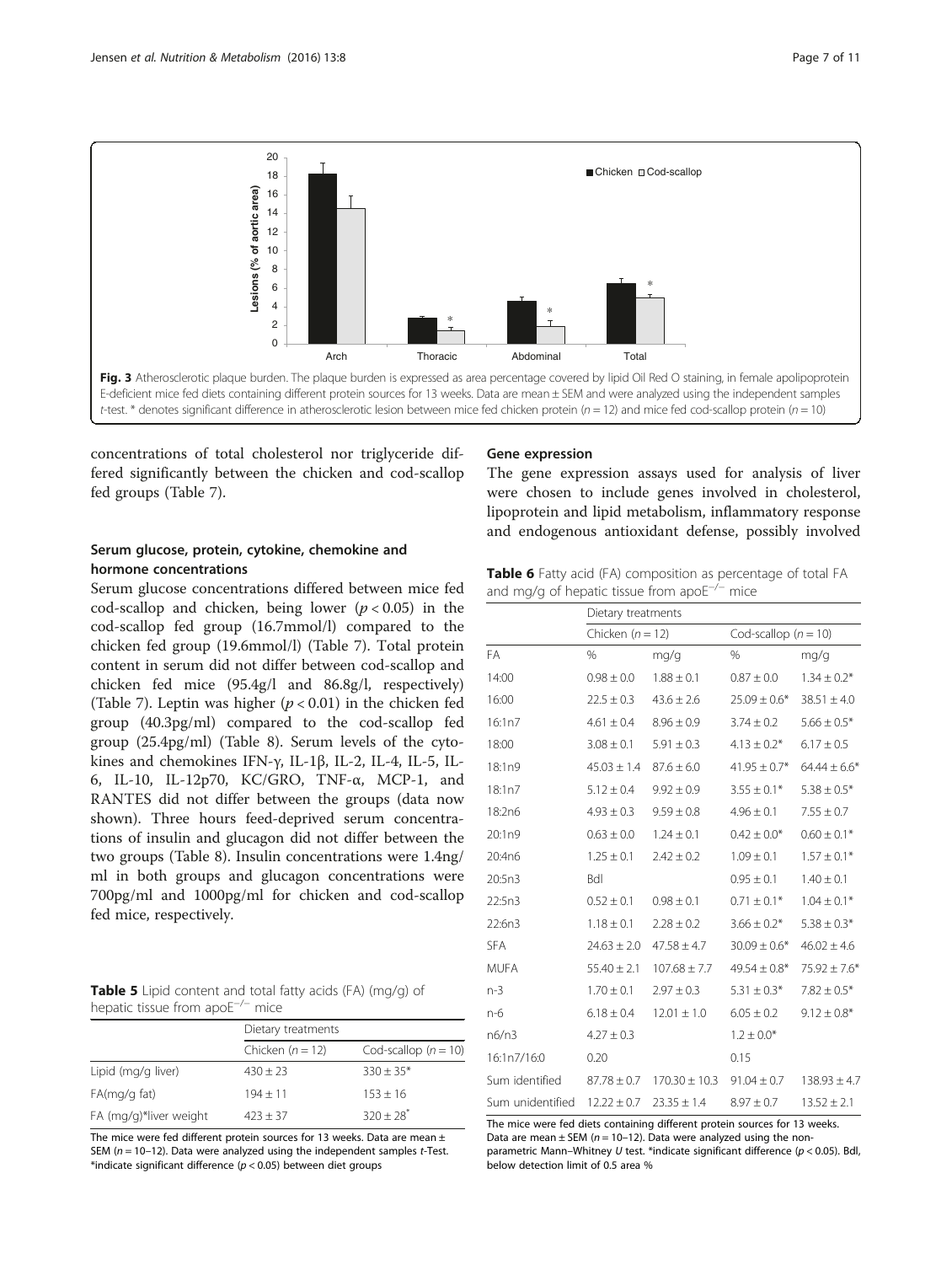<span id="page-7-0"></span>Table 7 Serum lipids, glucose and total protein concentrations in apoE−/<sup>−</sup> mice

|                          | Dietary treatments |                          |  |
|--------------------------|--------------------|--------------------------|--|
|                          | Chicken $(n = 12)$ | Cod-scallop ( $n = 10$ ) |  |
| Cholesterol (mmol/l)     | $74.20 + 0.9$      | $21.84 + 0.7$            |  |
| LDL-Cholesterol (mmol/l) | $13.97 + 0.57$     | $12.49 + 0.37*$          |  |
| Triglycerides (mmol/l)   | $1.90 + 0.2$       | $2.16 + 0.2$             |  |
| Glucose (mmol/l)         | $19.60 + 1.0$      | $16.68 + 0.6*$           |  |
| Total protein (g/l)      | $95.40 + 3.7$      | $86.76 + 4.5$            |  |

The mice were fed diets containing different protein sources for 13 weeks. Data are mean  $\pm$  SEM (n = 10–12). Data were analyzed with the independent samples t-Test. Data for triglycerides were analyzed using the non-parametric Mann–Whitney U test. \*indicate significant difference ( $p < 0.05$ ) between dietary treatments

in several phases of the atherosclerotic process (Table 9). Hepatic expression of the genes encoding the antioxidative protein paraoxonase 2 (Pon2) and vascular cell adhesion protein 1 (*Vcam1*) were down regulated in mice fed cod-scallop compared to mice fed chicken. Hepatic expression of all the other investigated genes were unaffected by the dietary intervention. The effects of the two diets on the cardiac function and homeostasis were also investigated by means of gene expression analysis of a battery of genes related to heart function, fibrosis and apoptosis. There were, however, no significant differences between cardiac gene expression of mice fed chicken or cod-scallop (Table 9).

#### **Discussion**

The main purpose of this study was to evaluate the effect of different protein sources on atherosclerotic development using female apoE−/<sup>−</sup> mice fed a Western-type diet. The protein sources were chicken or cod and scallop (1:1 on nitrogen basis). The reason for combining cod and scallop was to create a lean marine protein source high in taurine and glycine. Chicken was chosen because it is considered a healthy and lean protein source of terrestrial origin [[26](#page-9-0)]. Mice fed the cod-scallop diet for 13 weeks had significantly reduced aorta atherosclerotic plaque burden compared to chicken fed mice.

Table 8 Serum concentrations of glucagon, insulin and leptin in apoE−/<sup>−</sup> mice

|                  | Dietary treatments |                        |  |
|------------------|--------------------|------------------------|--|
|                  | Chicken $(n = 12)$ | Cod-scallop $(n = 10)$ |  |
| Glucagon (pg/ml) | $698 \pm 202$      | $1054 + 333$           |  |
| Insulin (ng/ml)  | $1.4 + 0.4$        | $1.4 + 0.5$            |  |
| Leptin (pg/ml)   | $40.3 + 11.6$      | $25.4 \pm 8.0*$        |  |

The mice were fed diets containing different protein sources for 13 weeks. Data are mean  $\pm$  SEM (n = 10-12). Data for leptin were analyzed using the independent samples t-Test. Data for insulin were log transformed before analysis using the independent samples t-Test. Data for glucagon were analyzed using the non-parametric Mann–Whitney  $U$  test.  $*$  indicate significant difference ( $p < 0.05$ ) between dietary treatments

Table 9 Relative gene expressions in liver and heart of apoE<sup>−/−</sup> mice

| Gene                     | Chicken                            | Cod-scallop                            | Gene              | Chicken        | Cod-scallop                      |
|--------------------------|------------------------------------|----------------------------------------|-------------------|----------------|----------------------------------|
| Liver                    |                                    |                                        | Heart             |                |                                  |
| Cytokines and chemokines |                                    | Cytokines and chemokines               |                   |                |                                  |
| Ccl <sub>2</sub>         | $1.0 \pm 0.11$                     | $0.85 \pm 0.05$                        | Ccl2              | $1.0 \pm 0.12$ | $0.80 \pm 0.10$                  |
| 11b                      | $1.0 \pm 0.13$                     | $0.86 \pm 0.05$                        | I <sub>1</sub>    | $1.0 \pm 0.16$ | $1.20 \pm 0.38$                  |
| Icam1                    | $1.0 \pm 0.13$                     | $0.97 \pm 0.05$                        | Icam1             | $1.0 \pm 0.06$ | $1.03 \pm 0.11$                  |
| Vcam1                    | $1.0 \pm 0.06$                     | $0.81 \pm 0.06*$                       |                   |                | Cardiac function and homeostasis |
|                          | Endogenous antioxidant system      |                                        | Agtr1             | $1.0 \pm 0.08$ | $1.09 \pm 0.13$                  |
| Pon <sub>2</sub>         | $1.0 \pm 0.04$                     | $0.84 \pm 0.04*$                       | Ankrd1            | $1.0 \pm 0.13$ | $1.03 \pm 0.24$                  |
| Nfe212                   | $1.0 \pm 0.05$                     | $0.94 \pm 0.04$                        | Nppa              | $1.0 \pm 0.31$ | $1.17 \pm 0.43$                  |
| Sod1                     | $1.0 \pm 0.05$                     | $1.04 \pm 0.07$                        | Nppb              | $1.0 \pm 0.21$ | $1.07 \pm 0.34$                  |
| Sod <sub>2</sub>         | $1.0 \pm 0.03$                     | $1.05 \pm 0.03$                        | Myh6              | $1.0 \pm 0.04$ | $1.10 \pm 0.08$                  |
| Gpx1                     | $1.0 \pm 0.05$                     | $1.01 \pm 0.04$                        | Myh7              | $1.0 \pm 0.15$ | $0.80 \pm 0.12$                  |
| Gpx4                     | $1.0 \pm 0.04$                     | $1.04 \pm 0.04$                        | Angiogenesis      |                |                                  |
| Ucp2                     | $1.0 \pm 0.13$                     | $0.94 \pm 0.08$                        | Vegfb             | $1.0 \pm 0.06$ | $1.07 \pm 0.15$                  |
|                          |                                    | Cholesterol and lipoprotein metabolism | Apoptosis         |                |                                  |
| Abcg5                    | $1.0 \pm 0.26$                     | $0.89 \pm 0.09$                        | Bcl <sub>2</sub>  | $1.0 \pm 0.07$ | $0.99 \pm 0.07$                  |
| Abcg8                    | $1.0 \pm 0.25$                     | $0.77 \pm 0.07$                        | Casp <sub>3</sub> | $1.0 \pm 0.08$ | $1.14 \pm 0.14$                  |
| Acat2                    | $1.0 \pm 0.21$                     | $0.95 \pm 0.05$                        | Fibrosis          |                |                                  |
| ApoB                     | $1.0 \pm 0.18$                     | $0.98 \pm 0.05$                        | Col1A1            | $1.0 \pm 0.06$ | $1.10 \pm 0.12$                  |
| Cyp7a1                   | $1.0 \pm 0.26$                     | $0.89 \pm 0.06$                        | Col3A1            | $1.0 \pm 0.06$ | $1.01 \pm 0.09$                  |
| Hmgcr                    | $1.0 \pm 0.08$                     | $1.05 \pm 0.07$                        | Fn1               | $1.0 \pm 0.04$ | $1.07 \pm 0.14$                  |
| Ldlr                     | $1.0 \pm 0.25$                     | $0.81 \pm 0.05$                        | Timp1             | $1.0 \pm 0.24$ | $0.89 \pm 0.15$                  |
| Srb1                     | $1.0 \pm 0.52$                     | $0.37 \pm 0.02$                        |                   |                |                                  |
| Vldr1                    | $1.0 \pm 0.20$                     | $1.05 \pm 0.09$                        |                   |                |                                  |
|                          | Nitrogen and fatty acid metabolism |                                        |                   |                |                                  |
| Cps1                     | $1.0 \pm 0.09$                     | $1.17 \pm 0.08$                        |                   |                |                                  |
| Cpt1a                    | $1.0 \pm 0.06$                     | $0.98 \pm 0.06$                        |                   |                |                                  |
| Acox1                    | $1.0 \pm 0.05$                     | $1.05 \pm 0.02$                        |                   |                |                                  |
| Acaca                    | $1.0 \pm 0.17$                     | $1.01 \pm 0.19$                        |                   |                |                                  |
| Scd1                     | $1.0 \pm 0.31$                     | $1.91 \pm 0.30$                        |                   |                |                                  |
| Adipoq                   | $1.0 \pm 0.58$                     | $0.99 \pm 0.07$                        |                   |                |                                  |
| Adipor                   | $1.0 \pm 0.05$                     | $0.93 \pm 0.02$                        |                   |                |                                  |
| Ffar1                    | $1.0 \pm 0.11$                     | $1.11 \pm 0.06$                        |                   |                |                                  |

The mice were fed diets containing different protein sources for 13 weeks. Data are mean  $\pm$  SEM ( $n = 10-12$ )

Indicate significant difference (p<0.05) between dietary treatments.

Diets rich in seafood are generally recommended to humans due to the triglyceride lowering and antiinflammatory effects of EPA and DHA [[27\]](#page-9-0). However, in the present study, the serum concentration of triglycerides did not differ significantly between the two groups. A triglyceride lowering effect of EPA and DHA has mainly been shown at pharmaceutical doses and is not commonly evident at nutritional levels [\[28\]](#page-9-0) as given in the present study. When the cholesterol content in the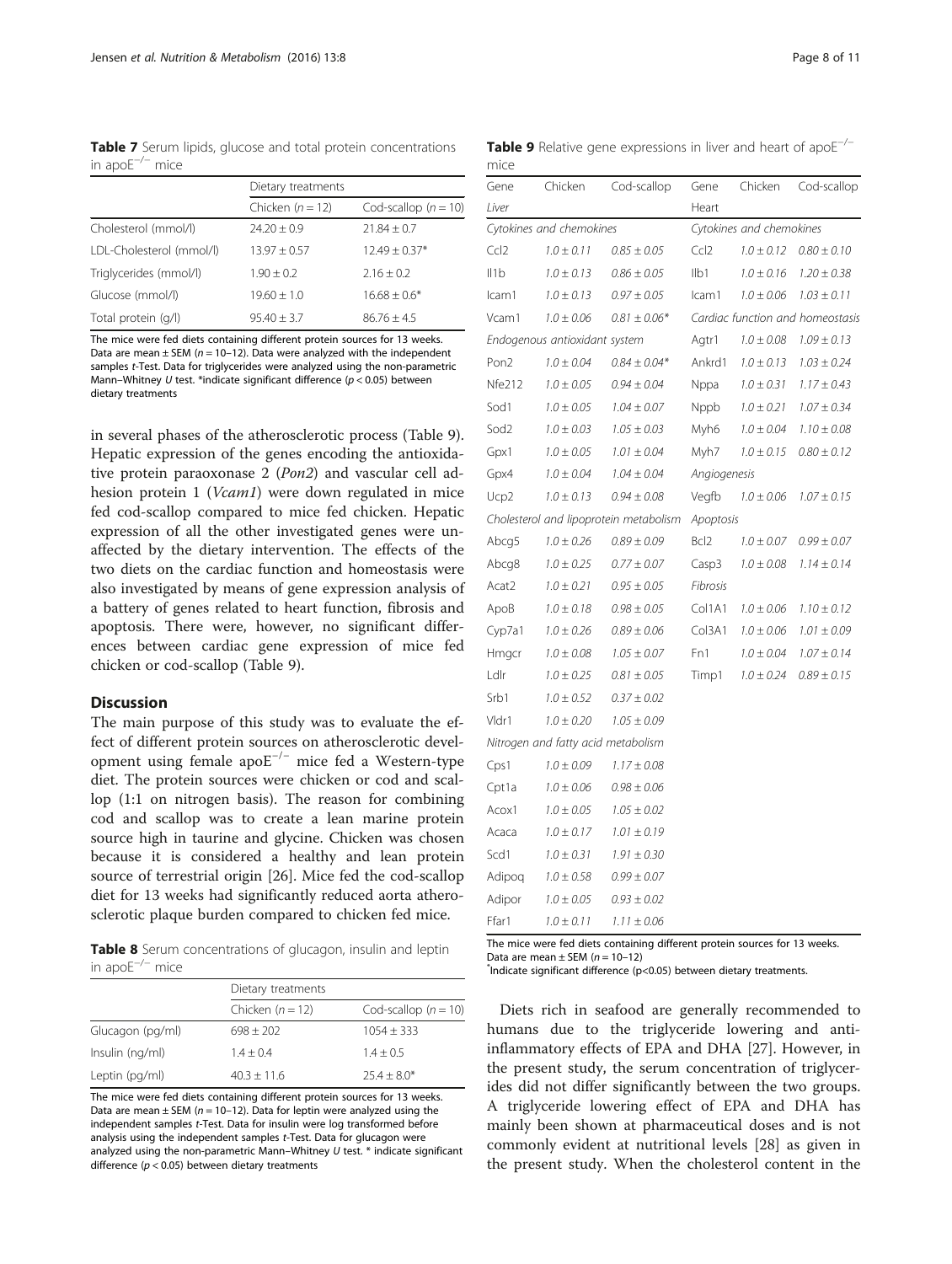two diets was analyzed, it was found that the chicken diet contained 0.20 % cholesterol whereas the codscallop diet contained 0.19 % cholesterol, but this small difference is not sufficient to cause a reduction in aorta atherosclerosis per ce. Taurine is known to reduce cholesterol levels in blood by increased cholesterol clearance from blood circulation, bioconversion of cholesterol to bile acid in liver and excretion of cholesterol and bile acids from the intestine [\[29\]](#page--1-0). Hence, the higher dietary level of taurine in the cod-scallop diet was expected to contribute to a reduced level of circulating cholesterol. Indeed, a reduced level of serum LDL cholesterol was observed in the cod-scallop fed mice compared to the chicken fed mice, whereas we did not find a significant reduction of serum total cholesterol in the cod-scallop fed mice compared to the chicken fed mice.

The mice fed chicken protein gained more weight than mice fed cod-scallop protein and body weight, visceral white adipose tissue weight and liver lipid content was higher in chicken fed mice compared to cod-scallop fed mice. A positive correlation between satiety and blood taurine concentrations in humans has been reported [[30\]](#page--1-0), and it has been demonstrated that taurine supplementation of male mice affected energy intake and prevented a high-fat diet induced obesity [\[31](#page--1-0)]. In this study, however, the feed consumption was equal in the two groups suggesting that metabolism was affected differently. In a recent study by Tastesen et al. [\[17](#page-9-0)], it was shown that dietary taurine and glycine correlated inversely with body fat mass. The mechanisms, however, remain unknown. Choice of dietary protein source has been documented to affect energy metabolism and to be associated with diet-induced obesity in rats [[32, 33\]](#page--1-0). Rats fed fish protein hydrolysates have been shown to have elevated plasma bile acids and reduced visceral adipose tissue relative to a casein fed control group [\[32, 33\]](#page--1-0). The plasma concentrations of bile acids were not measured in this study, hence the exact mechanisms behind the weight gain difference, were not elucidated.

Furthermore, the cod-scallop fed mice had lower concentration of leptin compared to chicken fed mice. This is most probably due to the lower content of adipose tissue, which is the primary site of leptin production. Leptin is a key hormone in regulation of food intake and energy expenditure [[34\]](#page--1-0). Lately it has also been demonstrated to play a direct role in almost every step in the development of atherosclerotic plaques [[35\]](#page--1-0). It has previously been reported for both humans and rodents that obesity is associated with leptin resistance and that obese individuals have elevated leptin levels without any down-regulation of food intake [\[36\]](#page--1-0). Leptin is also indicated to function as a proinflammatory adipokine, and to further investigate the effect on the inflammatory response, we analyzed both circulating levels and hepatic

expression of several inflammatory markers. Expression of the Vcam1 gene encoding the cellular adhesion molecule VCAM-1 was lower in the cod-scallop fed mice. This protein mediates firm adhesion of leukocytes that then migrate into the sub-endothelium. The Vcam1 gene is normally up regulated by hyperlipidemia and by inflammatory cytokines [[37\]](#page--1-0), proposing a potentially higher inflammatory condition in the chicken fed mice. However, hepatic expressions of inflammatory marker genes such as Ccl2, Il1b, and Icam1 were not influenced and serum levels of inflammatory proteins were unaltered between the two groups. The level of atherosclerotic plaque formation observed in this study represents levels found in asymptomatic, apparently healthy humans [\[38](#page--1-0)] and not surprisingly the serum levels of cytokines and chemokines are unaffected by the dietary intervention in this model.

It is well accepted that oxidative stress may accelerate the development of atherosclerosis [[39\]](#page--1-0) with subsequent up-regulation of cellular antioxidants such as the protein PON2 [[40\]](#page--1-0). In the cod-scallop fed mice the expression of the Pon2 gene was lower compared to chicken fed mice, suggesting lower oxidative stress, which may be a possible explanation for the reduced atherogenesis. Taurine is known to possess antioxidative capacity [[41\]](#page--1-0) and may have attributed to the lower oxidative stress in the cod-scallop fed group.

In the present study, the dietary concentrations of n-3 PUFAs were higher, and of SFA and MUFA were lower in the cod-scallop diet as compared to in the chicken diet. Compared to the chicken fed mice, the mice fed cod-scallop diet had similar liver levels of SFA, lower levels of MUFA and higher levels of EPA, DPA and DHA, and further a correspondingly lower n-6/n-3 ratio. An antiatherosclerotic effect of marine n-3 PUFA have previously been observed both in the apoE−/<sup>−</sup> mouse model [[21\]](#page-9-0) and in the Ldlr<sup>-/-</sup> mouse model [\[42](#page--1-0)–[45\]](#page--1-0). As previously mentioned, the amounts of n-3 PUFA given in the present study were lower compared to the previous studies. However, we cannot exclude the possibility that the dietary fatty acid composition contributed to the observed effects in the present study.

In a clinical human setting, atherosclerosis leads to hemodynamic stress often followed by a compensatory hypertrophic growth of the heart and ultimately plaque rupture and ischemic heart disease. To search for detectable differences in cardiac gene expression of markers of heart function and homeostasis, fibrosis, apoptosis and angiogenesis, RNA was isolated from cardiac apices from the mice. No differences were found between mice fed chicken and mice fed cod-scallop in any of the tested genes, indicating that the diets did not affect the heart. This was supported by the lack of hypertrophic growth of the cardiac muscle. There is however little evidence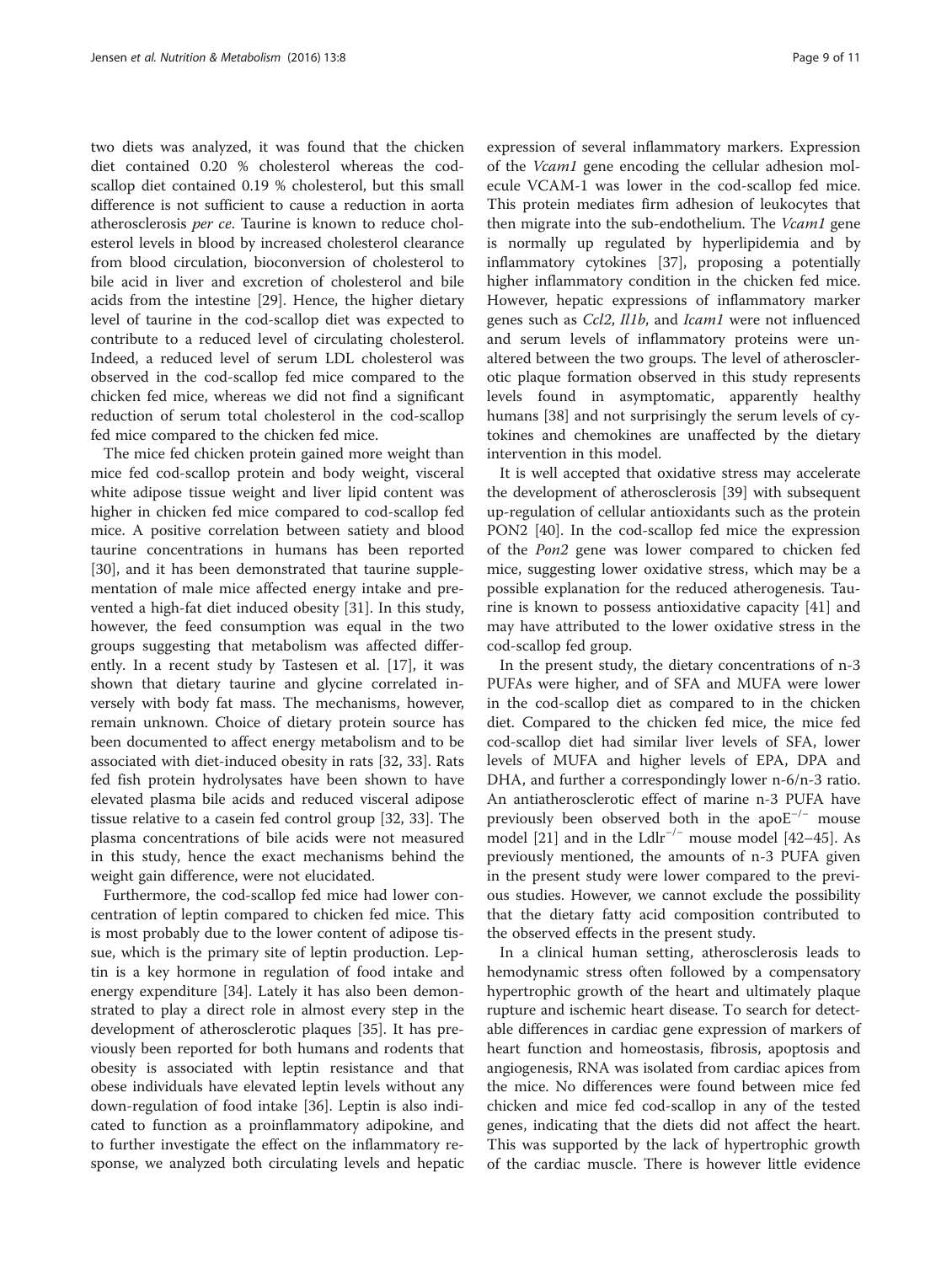<span id="page-9-0"></span>indicating that the heart would be affected considering the low levels of dietary cholesterol given to the mice and the low atherosclerotic burden observed in the mice, and substantial effects on the heart was not expected.

#### **Conclusions**

This study has demonstrated a beneficial metabolic effect in the mice fed cod-scallop compared to the mice fed chicken, as aorta atherosclerotic burden, body weight, visceral adipose tissue, serum glucose and leptin levels, all were reduced. The results warrant further investigations to elucidate in detail the molecular mechanisms underlying the observed effects.

# Additional file

[Additional file 1: Table S1.](dx.doi.org/10.1186/s12986-016-0068-z) Predesigned TaqMan® Gene Expression assays used. (DOCX 16 kb)

#### Competing interests

The authors declare no competing interest, neither financial nor non-financial.

#### Authors' contributions

Karl-Erik Eilertsen (KEE), Bjørn Liaset (BL) and Edel O. Elvevoll (EOE) conceived and designed the study, Ida-Johanne Jensen (IJJ), KEE and Mari Walquist (MW) performed the experiments, IJJ and KEE analyzed the data. IJJ and KEE wrote the paper. All authors contributed to the finalization of the manuscript.

#### Acknowledgments

The authors are grateful to Dr. Siri K. Knudsen, Nina Løvhaug, Ragnhild H. Osnes, Carina Sørensen, Remi Osnes, and Stig R. Olsen at the Department of Comparative Medicine, University of Tromsø, for their skillful technical assistance. Jan Ole Olsen is thanked for technical assistance and Drs. Lise Madsen and Charles Lavigne for fruitful discussions. This study was conducted as a part of the 'Lean seafood in the prevention of the metabolic syndrome' project financially supported by the Norwegian Research Council (200515/I30), the National Institute of Nutrition and Seafood Research and UIT The Arctic University of Norway.

#### Author details

<sup>1</sup>Norwegian College of Fishery Science, Faculty of Biosciences, Fisheries and Economics, UIT - The Arctic University of Norway, N-9037 Tromsø, Norway. <sup>2</sup>National Institute of Nutrition and Seafood Research, 5004 Bergen, Norway.

#### Received: 16 September 2015 Accepted: 21 January 2016

#### References

- 1. WHO. Global status report on noncommunicable diseases 2010. 2014. 2. WHO/FAO. Diet, nutrition and prevention of chronic diseases. 913 WHO
- Technical Report Series. 2003;916:1-149. 3. Bernstein AM, Sun Q, Hu FB, Stampfer MJ, Manson JE, Willett WC. Major dietary protein sources and risk of coronary heart disease in women. Circulation. 2010;122:876–83.
- Kris-Etherton PM, Harris WS, Appel LJ, Nutrition C. Fish consumption, fish oil, omega-3 fatty acids, and cardiovascular disease. Circulation. 2002;106:2747–57.
- 5. He K, Song YQ, Daviglus ML, Liu K, Van Horn L, Dyer AR, et al. Accumulated evidence on fish consumption and coronary heart disease mortality - A meta-analysis of cohort studies. Circulation. 2004;109:2705–11.
- Mozaffarian D, Rimm EB. Fish intake, contaminants, and human health: evaluating the risks and the benefits. JAMA. 2006;296:1885–99.
- 7. Zheng J, Huang T, Yu Y, Hu X, Yang B, Li D. Fish consumption and CHD mortality: an updated meta-analysis of seventeen cohort studies. Public Health Nutr. 2012;15:725–37.
- 8. Larsen R, Eilertsen KE, Elvevoll EO. Healht benefits of marine foods and ingredients. Biotechnol Adv. 2011;29:508–18.
- 9. Gascon A, Jacques H, Moorjani S, Deshaies Y, Brun LD, Julien P. Plasma lipoprotein profile and lipolytic activities in response to the substitution of lean white fish for other animal protein sources in premenopausal women. Am J Clin Nutr. 1996;63:315–21.
- 10. Jacques H, Noreau L, Moorjani S. Effects on plasma lipoproteins and endogenous sex hormones of substituting lean white fish for other animalprotein sources in diets of postmenopausal women. Am J Clin Nutr. 1992; 55:896–901.
- 11. Lacaille B, Julien P, Deshaies Y, Lavigne C, Brun LD, Jacques H. Responses of plasma lipoproteins and sex hormones to the consumption of lean fish incorporated in a prudent-type diet in normolipidemic men. J Am Coll Nutr. 2000;19:745–53.
- 12. Beauchesne-Rondeau E, Gascon A, Bergeron J, Jacques H. Plasma lipids and lipoproteins in hypercholesterolemic men fed a lipid-lowering diet containing lean beef, lean fish, or poultry. Am J Clin Nutr. 2003;77: 587–93.
- 13. Aadland EK, Lavigne C, Graff IE, Eng O, Paquette M, Holthe A, et al. Leanseafood intake reduces cardiovascular lipid risk factors in healthy subjects: results from a randomized controlled trial with a crossover design. Am J Clin Nutr. 2015;102:582–92.
- 14. Spitze AR, Wong DL, Rogers QR, Fascetti AJ. Taurine concentrations in animal feed ingredients; cooking influences taurine content. J Anim Physiol Anim Nutr. 2003;87:251–62.
- 15. Elvevoll EO, Eilertsen KE, Brox J, Dragnes BT, Falkenberg P, Olsen JO, et al. Seafood diets: Hypolipidemic and antiatherogenic effects of taurine and n-3 fatty acids. Atherosclerosis. 2008;200:396–402.
- 16. Yamori Y, Liu L, Ikeda K, Miura A, Mizushima S, Miki T, et al. Group W-CDaACCS Distribution of twenty-four hour urinary taurine excretion and association with ischemic heart disease mortality in 24 populations of 16 countries: results from the WHO-CARDIAC study. Hypertens Res. 2001;24: 453–7.
- 17. Tastesen HS, Keenan AH, Madsen L, Kristiansen K, Liaset B. Scallop protein with endogenous high taurine and glycine content prevents high-fat, highsucrose-induced obesity and improves plasma lipid profile in male C57BL/6J mice. Amino Acids. 2014;46:1659–71.
- 18. Araujo P, Couillard F, Leirnes E, Ask K, Bøkevoll A, Frøyland L. Experimental design considerations in quantification experiments by using the internal standard technique: Cholesterol determination by gas chromatography as a case study. J Chromatogr A. 2006;1121:99–105.
- 19. Plump AS, Smith JD, Hayek T, Aaltosetala K, Walsh A, Verstuyft JG, et al. Severe hypercholesterolemia and atherosclerosis in apolipoprotein-Edeficient mice created by homologous recombination in es cells. Cell. 1992; 71:343–53.
- 20. Zhang SH, Reddick RL, Piedrahita JA, Maeda N. Spontaneous hypercholesterolemia and arterial lesions in mice lacking apolipoprotein-E. Science. 1992;258:467–71.
- 21. Eilertsen KE, Maehre HK, Cludts K, Olsen JO, Hoylaerts MF. Dietary enrichment of apolipoprotein E-deficient mice with extra virgin olive oil in combination with seal oil inhibits atherogenesis. Lipids Health Dis. 2011; 10: doi[:10.1186/1476-511X-10-41.](http://dx.doi.org/10.1186/1476-511X-10-41)
- 22. Image J. Image processing and analysis in Java. Available online: [http://rsb.](http://rsb.info.nih.gov/ij/) [info.nih.gov/ij/](http://rsb.info.nih.gov/ij/) (accessed on 08.09.15).
- 23. Pfaffl MW, Horgan GW, Dempfle L. Relative expression software tool (REST (c)) for group-wise comparison and statistical analysis of relative expression results in real-time PCR. Nucleic Acids Res. 2002;30:e36.
- 24. Folch J, Lees M, Stanley GHS. A simple method for the isolation and purification of total lipides from animal tissues. J Biol Chem. 1957;226:497–509.
- 25. Jensen IJ, Larsen R, Rustad T, Eilertsen KE. Nutritional content and bioactive properties of wild and farmed cod (Gadus morhua L.) subjected to food preparation. J Food Compos Anal. 2013;31:212–6.
- 26. Nordic Council of Ministers. Nordic nutrition recommendations. Integration nutrition and physical activity. Fifth ed. doi.org/[10.6027/Nord2014-002](http://dx.doi.org/10.6027/Nord2014-002). 2012. 627.
- 27. Shearer GC, Savinova OV, Harris WS. Fish oils How does it reduce plasma triglycerides? Biochm Biophys Acta. 2012;1821:843–51.
- 28. Skulas-Ray AC, Kris-Etherton PM, Harris WS, Heuvel JPV, Wagner PR, West SG. Dose–response effects of omega-3 fatty acids on triglycerides, inflammation, and endothelial function in healthy persons with moderate hypertriglyceridemia. Am J Clin Nutr. 2011;93:243–52.